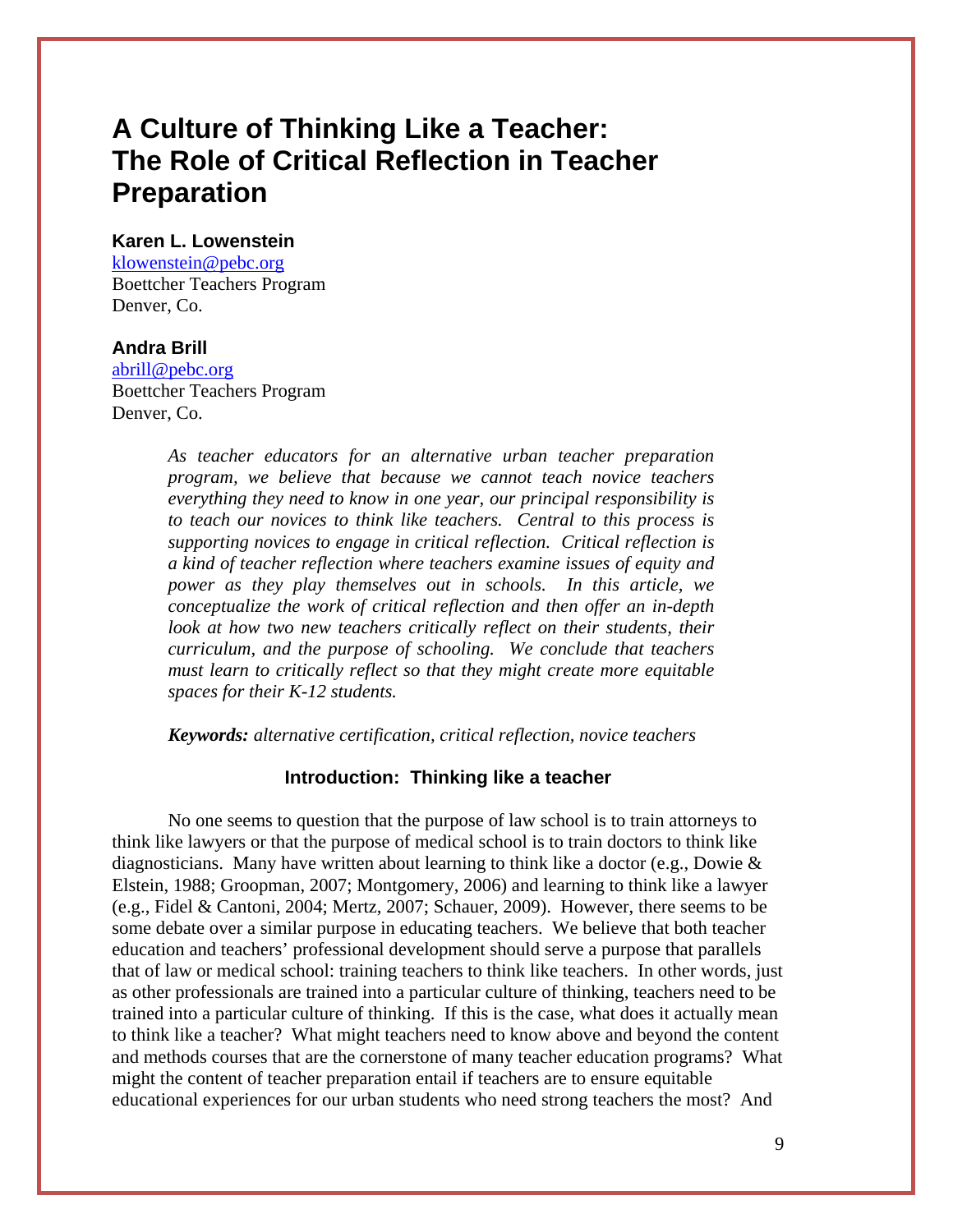given that teacher preparation programs cannot teach novices all that they need to know in one year, how might teaching novices to think like teachers set novices up for longerterm success?

In this article, we conceptualize thinking like a teacher as critical reflection. We then describe our own work as teacher educators with novice teachers in an alternative teacher preparation program to highlight examples of what critical reflection looks like in practice. Finally, we conclude by inviting teachers across contexts to use critical reflection as a tool to build a culture of thinking that enacts education for all teacher and students.

#### **Conceptual framework: From reflective practice to critical reflection**

We believe that creating a culture of thinking is what distinguishes teachers as technicians from teachers as professionals. We intentionally use this term, professionals, to describe the idea of teachers as members of a particular culture of thinking and practice, and to distinguish teachers from those who simply execute scripted lesson plans. In this article, we build upon a widespread notion of teachers' reflective process with the concept and practice of what we call critical reflection. Critical reflection involves teacher thinking about issues of equity and power as they relate to students, curriculum, and education writ large.

When teachers take a deeper look at what they experience in their classrooms to think about or notice what is working and name what might be improved, they are engaging in reflective practice. Reflective practice is not a new concept in the field of teacher education. In the last 20 years of teacher education literature, teacher as reflective practitioner has become a common notion when describing what good teachers do (e.g., Adler, 1991; Loughran, 1996; Zeichner & Liston, 1996). While this article is not intended to be an exhaustive review of the literature on teachers as reflective practitioners, we note from Schon's seminal work (1983) that reflective practice requires that teachers step back to examine their classrooms and the decisions that they make. Reflective practice has even been touted as the central process by which schools can change for the better (McEntee et al., 2003).

One way to engage in reflective practice is by following a cycle of observing and describing practice, searching for what drives practice, and revising or changing pedagogical processes (Wellington, 1991). Wellington offers four questions that outline the process of reflective practice: (a) What do I do as a teacher? (b) What does this mean for me and for students? (c). How did I come to act in this way? and (d) How might I do things differently? Often, this kind of reflective practice is focused on the technical aspects of what happens in the classroom. For the purposes of creating more equitable school experiences, we believe that technical reflection is not sufficient. Reflective practice must become critical.

We argue that if teachers ask themselves the questions that Wellington offers, this reflection is by definition not necessarily critical and can remain centered upon the more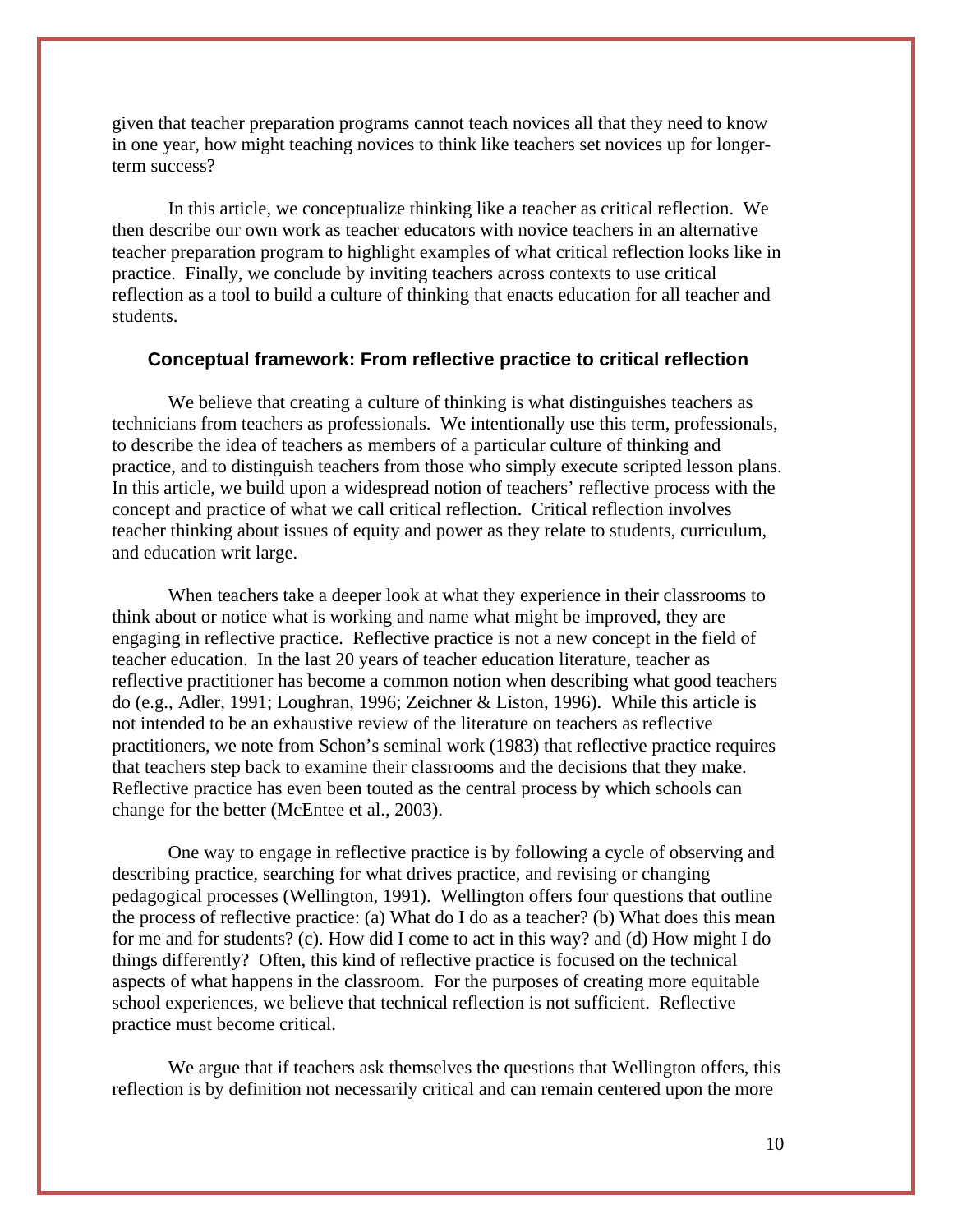technical aspects of teaching. In other words, "it is quite possible to teach reflectively…focusing solely on the nuts and bolts of classroom practices" (Brookfield, 1995, p. 8). Critical reflection matters because teachers are not simply technocrats and teaching is not simply a technical enterprise. While thinking and discussion about the technical experiences of teaching can lead to better teaching, we believe that teachers need to become *critically* reflective practitioners because the process of critical reflection serves as a way for teachers to think of their practice in light of issues of equity in schools. In other words, critical reflection is a means of integrating issues of equity into teachers' thinking. This serves as a necessary precursor to meeting the needs of diverse learners (Howard, 2003).

We believe that critical reflection is a way for teachers to create more democratic classrooms where all students have access to powerful content. Critical reflection aims to create classroom and school spaces where all voices are respected and valued. To clarify this distinction between technical and critical reflection, we cite Brookfield's examples. He notes that teachers can reflect on

the timing of coffee breaks, whether to use blackboards or flip charts, the advantages of using a liquid crystal display (LCD) panel over previously prepared overheads, or how rigidly we stick to a deadline for the submission of students' assignments. All these decisions rest on assumptions that can be identified and questioned, and all of them can be looked at from different perspectives (1995, p. 8).

Brookfield explains that these reflections can become a more critical way of knowing if teachers and administrators begin to question the assumptions behind these details. Specifically, critical reflection on the merits of blackboards, flip charts, or LCD panels would name and investigate educators' and students' unequal access to technology. Reflection about the deadlines for students' submissions of papers that led to an investigation and questioning of the sources of authority underlying the establishment of criteria of evaluation would be reflection that was critical.

Sparks-Langer and Colton (1991) offer an example of a teacher setting up a particular room arrangement without thinking about possible effects of her arrangement. They note that critical reflection requires that the teacher consider how a particular seating arrangement might foster a more cooperative and equitable community in the classroom. These examples from Brookfield and Sparks-Langer and Colton highlight how critical reflection is a process that locates teachers' questions within concerns about the distribution of power and students' access to learning opportunities.

In sum, we conceptualize that teacher reflection becomes critical when it has two distinctive purposes. The first is when teachers work to understand how power explicitly and implicitly frames educational structures and interactions (Freire, 1970; Johnston, 2004). The second is when teachers name and revise their own assumptions and practices that seem to make their teaching lives easier but actually end up working against students' own best long-term interests (Wink, 1997). Critical reflection helps teachers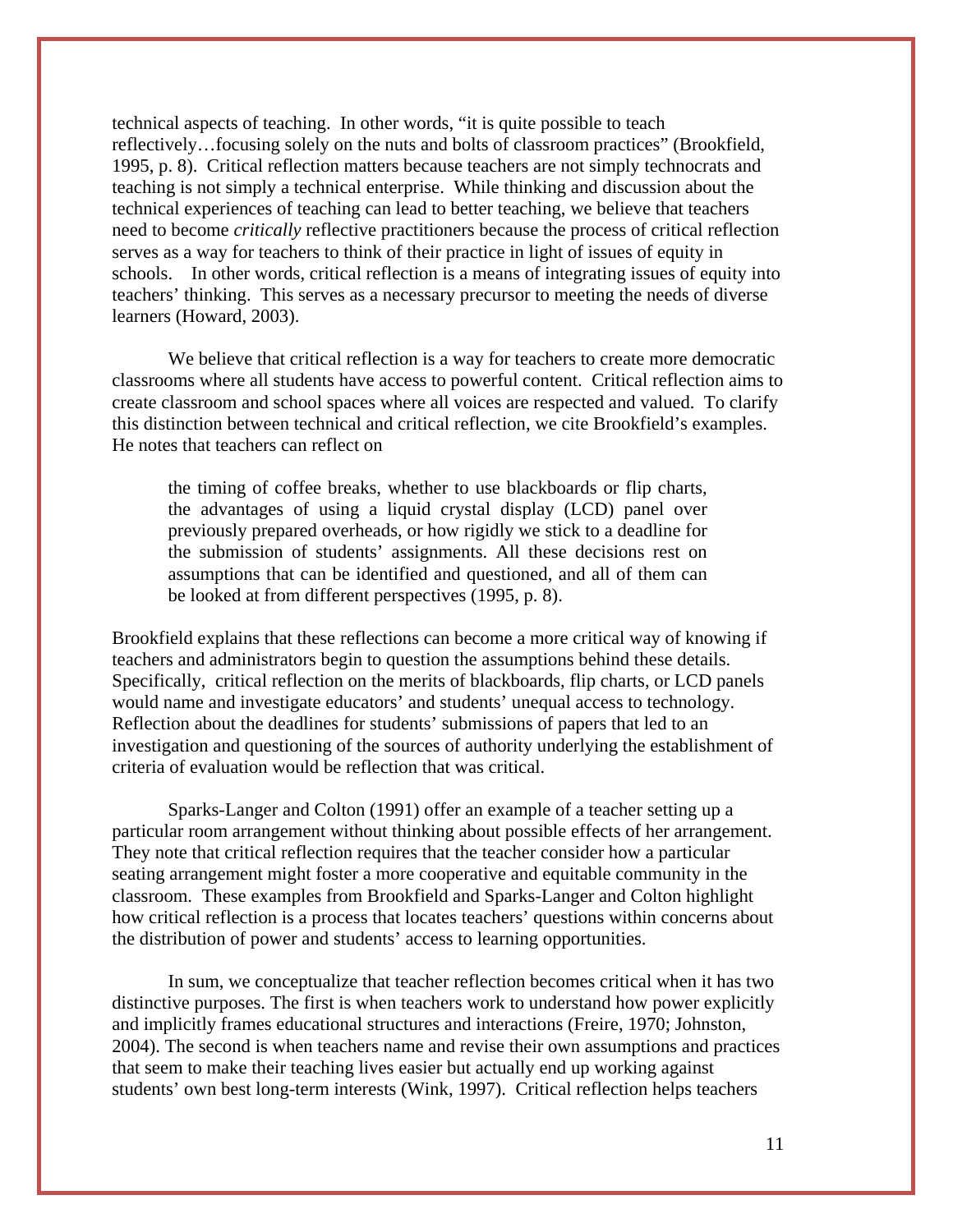make decisions that rest on more developed examinations of assumptions about power and fairness. It is this kind of thinking that offers a path toward teaching and learning as a means to a more equitable society.

Before offering examples of critical reflection from our own alternative teacher preparation program, we provide information about our program that highlights what we as teacher educators do to support and spark critical reflection as a way of knowing. Although our context is alternative teacher preparation; we believe that the process of critical reflection is possible across teacher preparation and professional development contexts for teachers. Moreover, we conceptualize critical reflection as a life-long process for teachers as professionals throughout their teaching careers.

# **Classrooms as places for thinking: The contexts of K-12 schools and an alternative teacher preparation program**

We, the teacher educators conducting this study, have been K-12 classroom teachers and have served together as co-directors for an alternative teacher preparation program, The Boettcher Teachers Program. The program is a unique collaboration among a private foundation, a non-profit organization, two local school districts, and a university. All partners share a primary goal: the provision of an alternative pathway for the recruitment, preparation, and retention of thoughtful teachers who create more equitable educational experiences for students in the partner districts' Title I schools**.** 

As part of serving the students in our districts' Title I schools, our alternative teacher education program is based on an apprenticeship model of learning to teach. We place novice teachers in classrooms for an entire school year with mentor teachers who model best practices. We borrow from the medical model of preparation and call this year a residency year for our novices.<sup>[1](#page-3-0)</sup> Our program relies heavily on our mentor teachers to provide classroom experiences during this residency year that combine theory and research with the reality of what it means to create a culture of thinking in their classrooms. In our mentor classrooms, teachers believe in educational equity, working to offer all of their students access to rich academic content. Just as our mentor teachers put thinking at the center of their K-12 classrooms, we propose that it is critical to put thinking at the center of the alternative teacher education program that we create.

As teacher educators, we teach a yearlong seminar that meets once each week. One of the central goals of this seminar is to create a culture of thinking for teachers that sparks, supports, and sustains our novice teachers' critical reflection. We aim to open a dialogue around our K-12 students' access to educational opportunities that includes the role of schools in a democratic society and examination of common practices such as tracking, grading, and teacher control (Anyon, 1983). We want our novice teachers to begin to articulate their own beliefs about the purposes of education, which involves their exploration of the hidden lessons about the equity and power of particular methods and strategies often used in classrooms. Because we value this kind of work, we have

 $\overline{a}$ 

<span id="page-3-0"></span><sup>&</sup>lt;sup>1</sup> For more on the residency model of teacher preparation, see:  $\frac{http://www.teachingquality.org/utr}{}$  $\frac{http://www.teachingquality.org/utr}{}$  $\frac{http://www.teachingquality.org/utr}{}$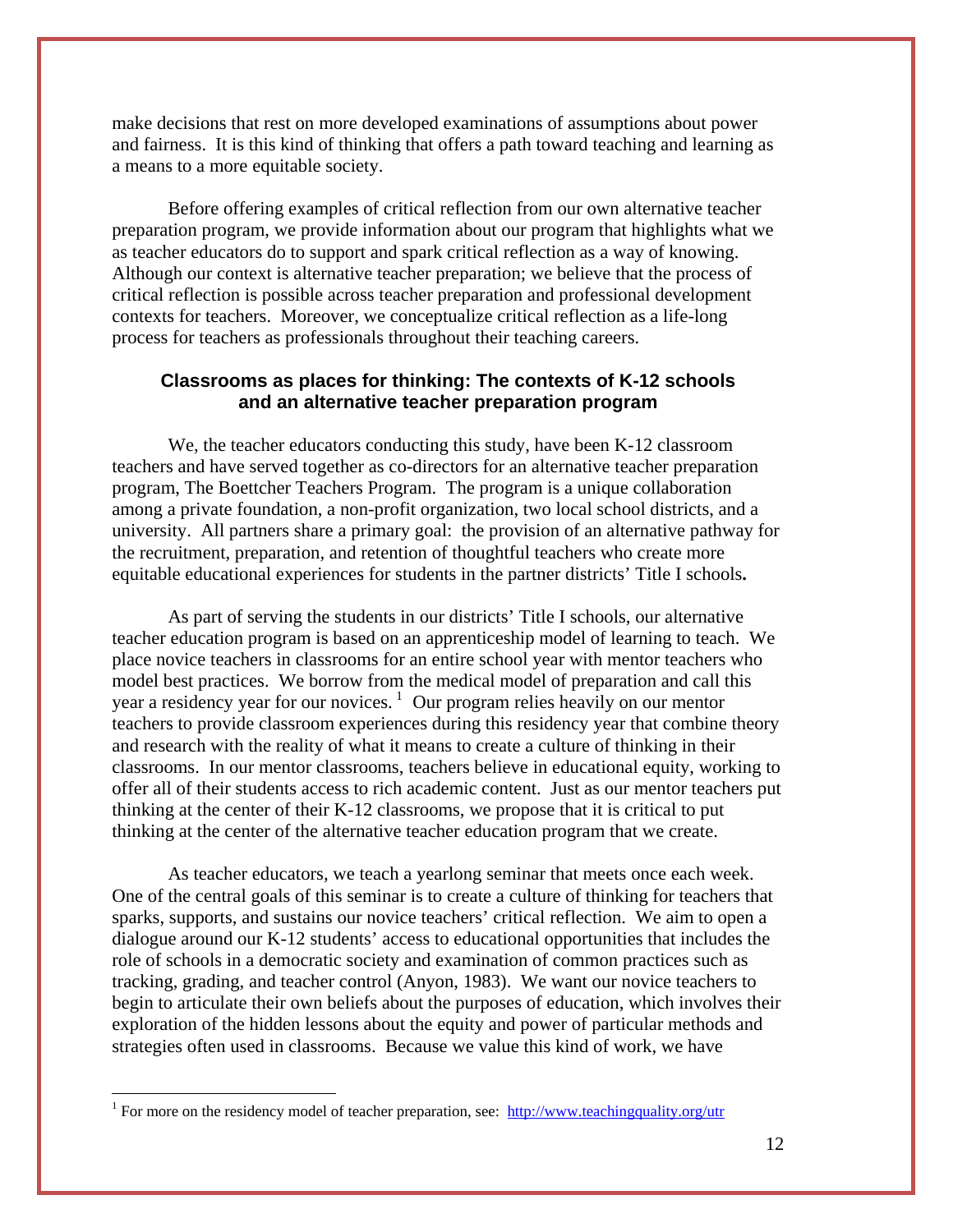purposefully structured the program to support the use of critical reflection to create a culture of thinking.

To foster a culture of thinking about issues of equity in our teacher preparation program, we use particular pedagogical tools and practices that support critical reflection. By completing coursework and field experiences during this year, our novice teachers are immersed in a culture of thinking that integrates theory and practice, and that focuses on issues of diversity and power. In all the assignments and activities we design, we specifically ask our teachers to do the work of noticing and naming their experiences (Johnston, 2004). This kind of work is critical because they continually dig deeper to issues of access, identity, and power. We ask our teachers to consider multiple perspectives, we require narrative interpretations of the consequences of pedagogical choices, and we require that they provide cases of teaching and learning dilemmas that they experience. We also ask our students to produce weekly electronic journal writings, self-analyses of teaching videotapes, and multiple projects regarding what their K-12 students are learning. As a heavily field-based program, we structure field experiences to support teacher learning with an emphasis on developing reflective capabilities (Zeichner & Liston, 1987) with a critical orientation.

It bears noting that these practices do not inherently build critical reflection; we structure these assignments and experiences in ways that require our students to consider the connections between larger structures of education and their K-12 students' rights to a rigorous education (Wink, 1997). We want our teachers to examine the norms of classrooms and the conditions of schools, noticing and naming what is often taken for granted in order to create more equitable schooling experiences for all students (Freire, 1970). To illustrate the work of critical reflection, we highlight snapshots of two of our teachers' critical reflections during their first year of becoming teachers.

# **Mike and Kathy: A snapshot of two novice teachers and their critical reflections[2](#page-4-0)**

# *Mike*

After working in the business world for eight years, Mike made the decision to become a high school English teacher. Mike is white, middle class, and in his early 30s. He has a keen interest in local and national politics and a quick sense of humor. His critical reflections demonstrate his thinking about issues of equity; he often asks larger questions about why things are the way they are in his apprenticeship experience. Mike continually wonders about the deeper purposes for particular activities, school curriculum, and education.

# *Kathy*

 $\overline{a}$ 

 Kathy is a Spanish language teacher in her late 20s. Prior to entering our program, she spent time working in the business world, taught for a year in a public

<span id="page-4-0"></span> $2^2$  Pseudonyms have been used for the teachers described in this study.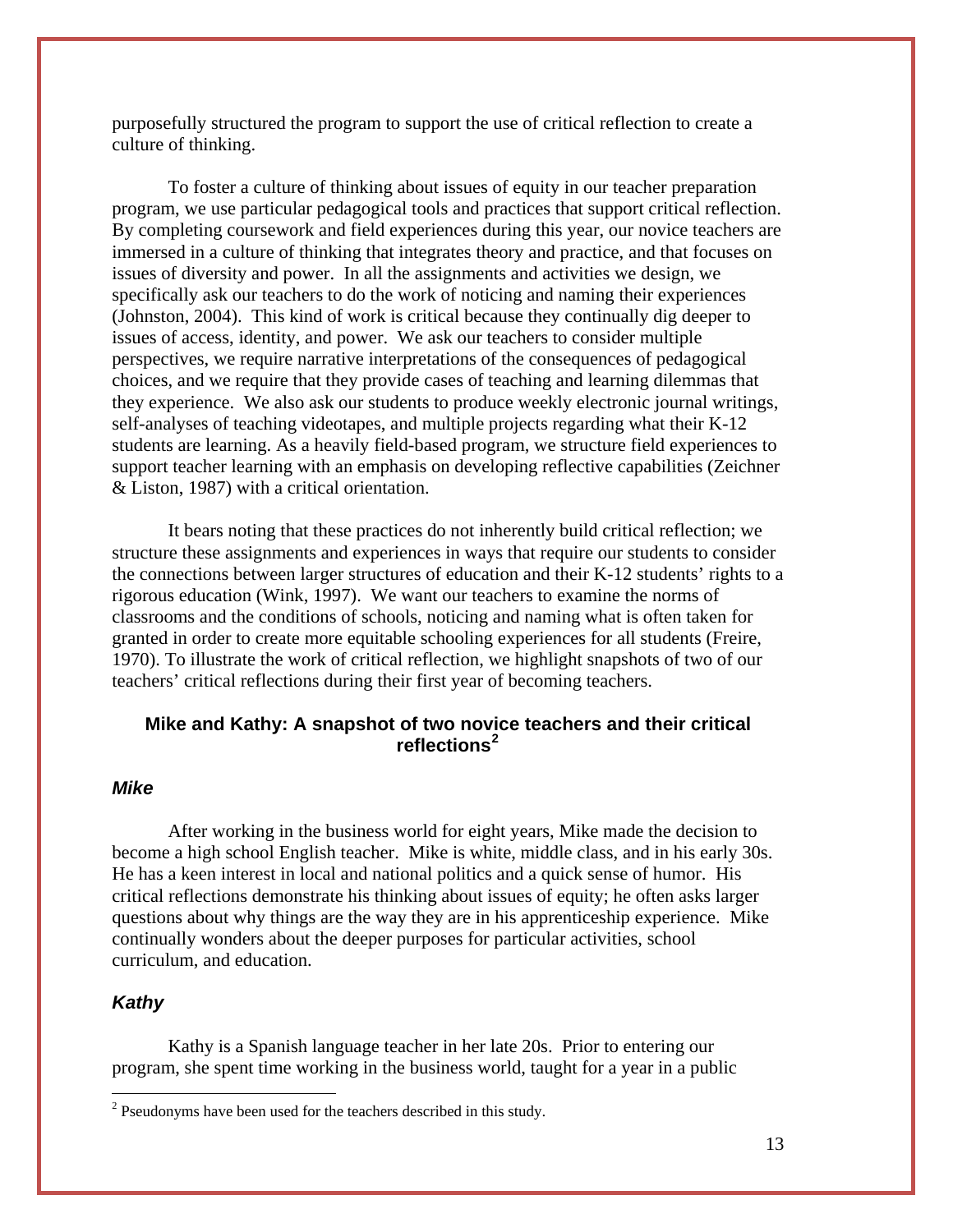school, and worked with college bound high school students during summers. She is Latina and brings a strong sense of culture and identity to her work as a teacher. Throughout her work all year, Kathy talks about the need to navigate between home culture and school culture and strives both to uncover hidden structures of inequity and empower her students. She also thinks about the multiple identities that her students bring to school, including their racial, linguistic, and cultural identities.

Mike and Kathy offer critical reflections in the following three major areas: knowing students, knowing curriculum, and knowing the purpose of schooling. We now turn to each of these themes.

### *Knowing students*

 Throughout the year, we talk about what it means to know students well. As a group we discuss the multiple roles that students take on as they move among home, school, and spaces with their friends. We discuss school as one of many contexts that students experience and we talk about how the role of student is just one of many roles that students play. As our understanding of students becomes more complex, we revisit what it means for all students to be literate. If we define literacy as ways of knowing and interacting in the world, we begin to talk about the kinds of literacy students need to be successful in school, at home, in social situations, and in the professional world.

 For Mike, critically reflecting on his students' lives, both in and out of school, leads him to notice and name the differences between his students' experiences and his own life and schooling experiences. He notes:

This week, two of my students were busted by the cops for smoking weed. Two others were friends with someone who accidentally shot himself when, playing with what he thought was an unloaded gun, he put the weapon in his mouth and pulled the trigger. One came in late to class after spending the night in jail for probation violations. She is the only member of her family not currently serving time in prison. One of the students in Nine Again [freshmen English class for those who failed the first time] will soon turn twenty. What motivates these kids to come to school? If a friend of mine shot himself, I don't think I'd go to school the next day. If I was busted for weed, I don't think I'd go to school the next day. Spend the night in jail? I might not care so much about school (of course, in her case, jail is what she gets for not going to school). How would I feel if, on the verge of my twentieth birthday, I was taking remedial English classes with high school freshmen?...I'm amazed that kids persevere. My students have skills and know lots of things I know nothing about. And if school is to serve these students, I need to figure out how to make that so (2.2.05).

These reflections on his students' lives lead Mike to wonder what motivates students to come to school. He expresses amazement at his students' abilities to actually show up to school. He describes their resilience and the knowledge and skills that they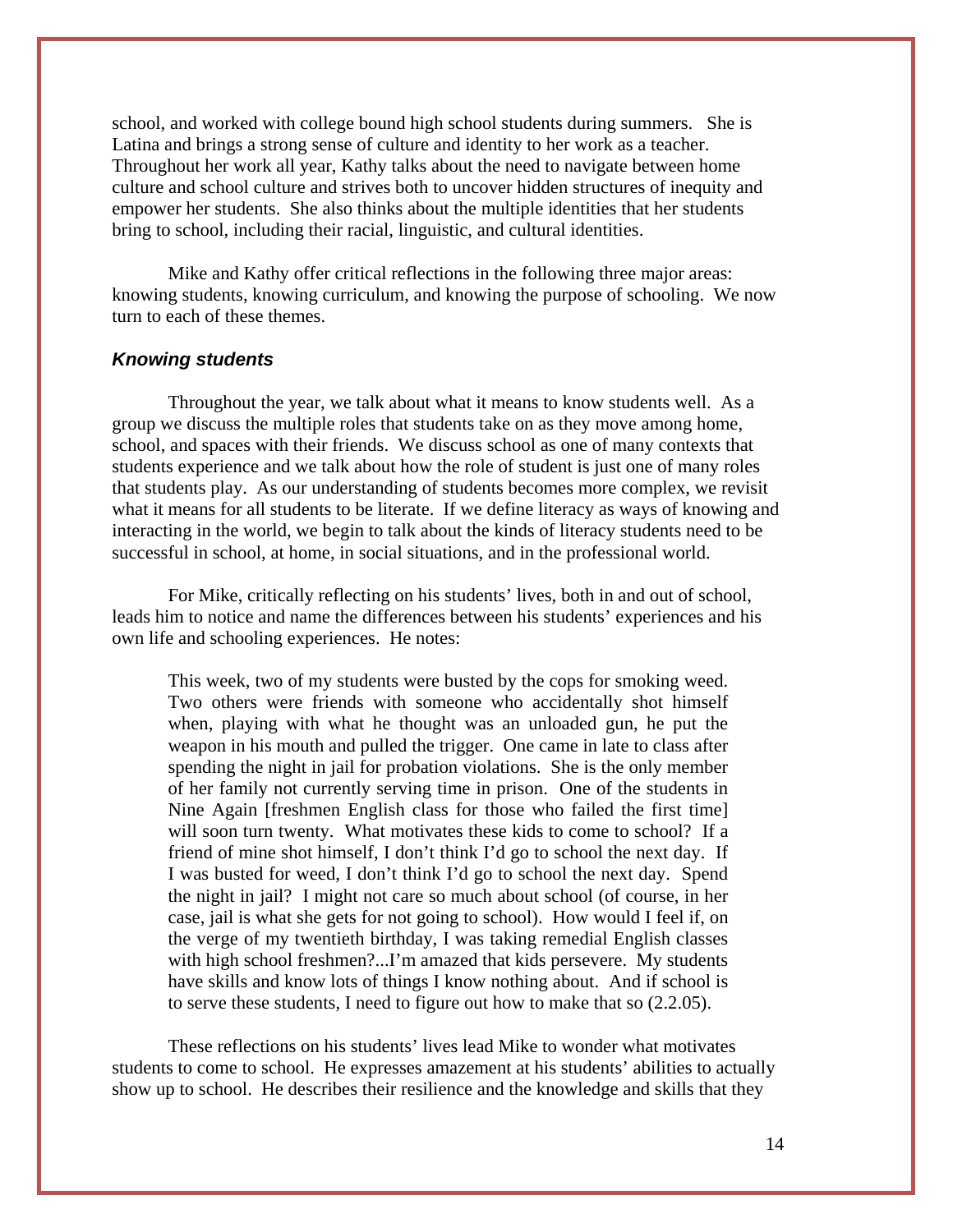possess. Mike's reflections are critical because he continually works on knowing his students in a more complex, holistic way – one that recognizes that students must use very different kinds of knowledge to survive. In addition, as Mike takes into account a larger view of what it means to know his students, he recognizes the logic behind students' choices and honors students' ability to persist in the face of adversity.

 In another critical reflection, Mike specifically ties knowing students as individuals with different learning styles to the choices teachers make. In this excerpt, he grapples with the idea of differentiation and demonstrates his thinking about literacy as a civil right for all students.

We always talk about differentiating our teaching for second language learners or for students of varying ability levels, but we never talk about differentiated learning for different genders. In one way I suppose it's something of a touchy subject. As a society we're supposed to believe that everyone is equal and that differences in performance can be attributed to differences in how hard a particular person is willing to work. Perhaps we're scared to acknowledge that, when it comes to learning, people are not created equally, and that, across cultural and gender-based lines, we *do* learn in different ways. Actually, that's probably a lame statement. The question isn't whether or not we're aware of different ways of learning, but what to do about it in schools…and again, I wonder what my role as a teacher is. If I am to serve students, I must take their differences into account. (2.10.05).

Here, Mike reflects upon what it means to differentiate for various learners, especially for female and male students. Moreover, Mike situates the idea of differentiation in a larger discussion about equality and achievement. He questions the belief that students are all created equal and that success is based on how much effort students put into their work. This kind of big picture thinking exemplifies critical reflection, as Mike grapples with how social beliefs impact how differences are named and the decisions teachers make to accommodate these differences.

Kathy thinks about the knowledge her students bring into the classroom and its implications for literacy. She looks to make connections between the literacy that students bring from home and the literacy students need to be successful in school. Throughout the year, she draws heavily upon the work of Freire (1970) to name the knowledge that her students bring with them into the classroom. She wonders how teachers might tap into the vast amounts of knowledge students hold and writes,

Students are not empty containers that need information poured in. They have the ability to bring their home knowledge into the classroom and should be utilizing it to further their knowledge in all of the subjects that they are learning (10.13.04).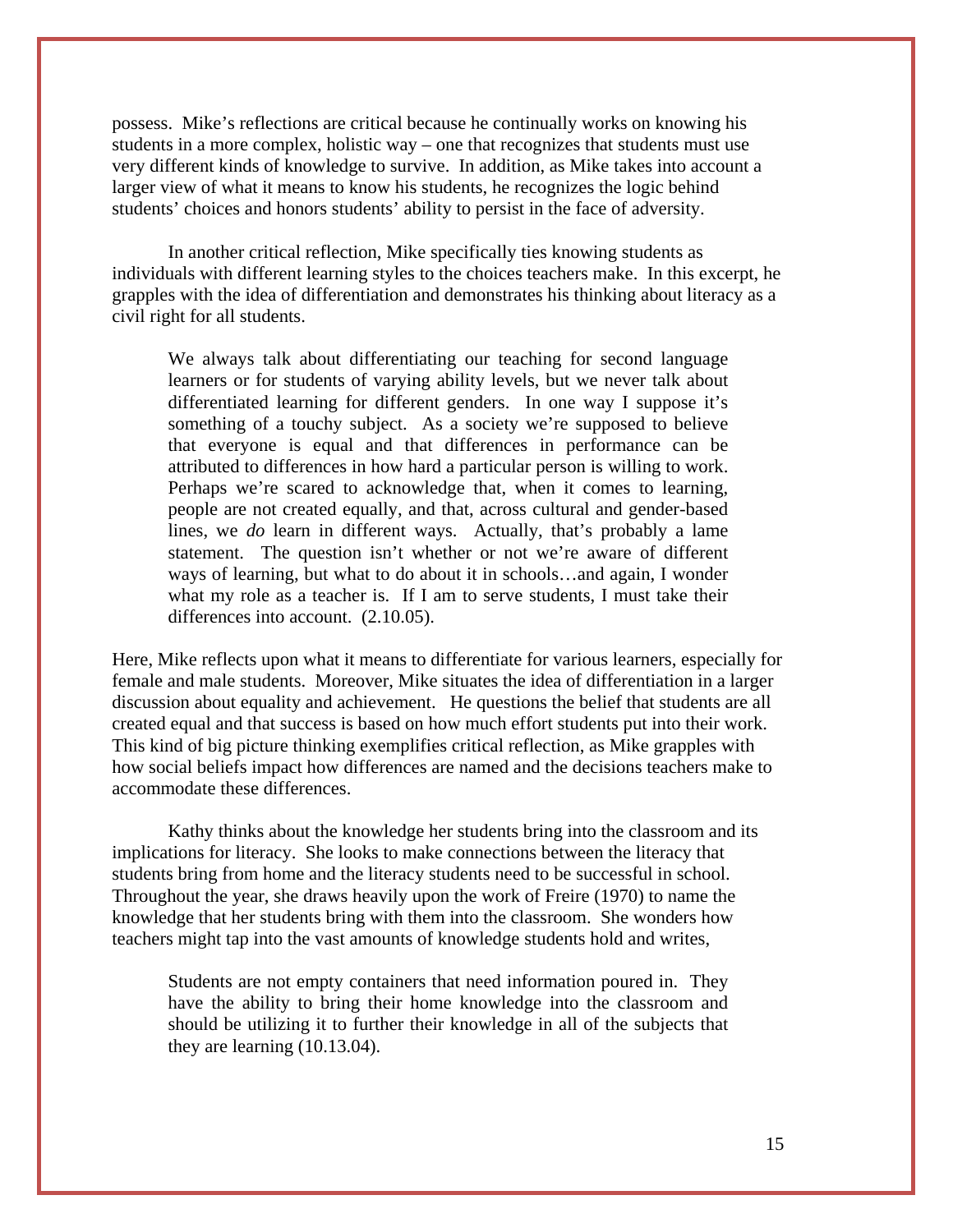Like Mike, Kathy also believes that knowing students means knowing them both in and out of school. She goes beyond simply knowing what students like and don't like, their hobbies and their interests, to a deeper understanding of the different kinds of literacy that students bring to school.

Kathy talks at length in her critical reflections about what it means for teachers to know their students in what she calls their "various worlds." She explores how teachers might help students make connections by being aware of and incorporating "out of school knowledge" in classrooms. Specifically, Kathy asserts her belief that literacy materials in the classroom should reflect students' lives outside of the classroom. She notes,

Students should be taught literacy through reading materials that reflect themselves and their lives… Considering the various worlds students live in, incorporating [that] out of school knowledge may increase self-esteem of the students and help students develop personal ownership of assignments (11.8.04).

Kathy's language about personal ownership demonstrates her belief that knowing students well is a key to motivation and engagement. For Kathy, knowing students means knowing the kinds of literacy students bring to the classroom and this allows her to think about how to set up good literacy practices in her own classroom.

For Kathy and Mike, knowing students is at the heart of what it means to teach well and they both talk about what it means for them as teachers to create an environment that supports their students' learning and success. Kathy and Mike believe that taking into account their students' lives in and out of school honors students and ultimately supports students' engagement in learning. Kathy clearly states that she needs to engage in literacy practices that honor and build bridges to her students' experiences and knowledge. Both Mike and Kathy begin to critically reflect on the different kinds of knowledge, skills, and identities that students bring to their classroom experiences.

#### *Knowing curriculum*

In addition to critically reflecting upon knowing students, both Mike and Kathy spend a lot of time reflecting upon what it means to know their curriculum. Both write extensively about this, specifically exploring how the content of the curriculum that they are required to teach defines literacy for students. They write about why students ought to be literate in English or Spanish. When Mike and Kathy critically reflect upon English or Spanish literacy, they describe how decisions about what gets taught intersect with students' identities in the world.

As part of his independent teaching, Mike taught Shakespeare's *Taming of the Shrew*. His critical reflections about the curriculum include his questions about the rationalization for choosing Shakespeare. In understanding the choice to have students learn Shakespeare, Mike identifies messages about literacy connected with a particular culture. He shares,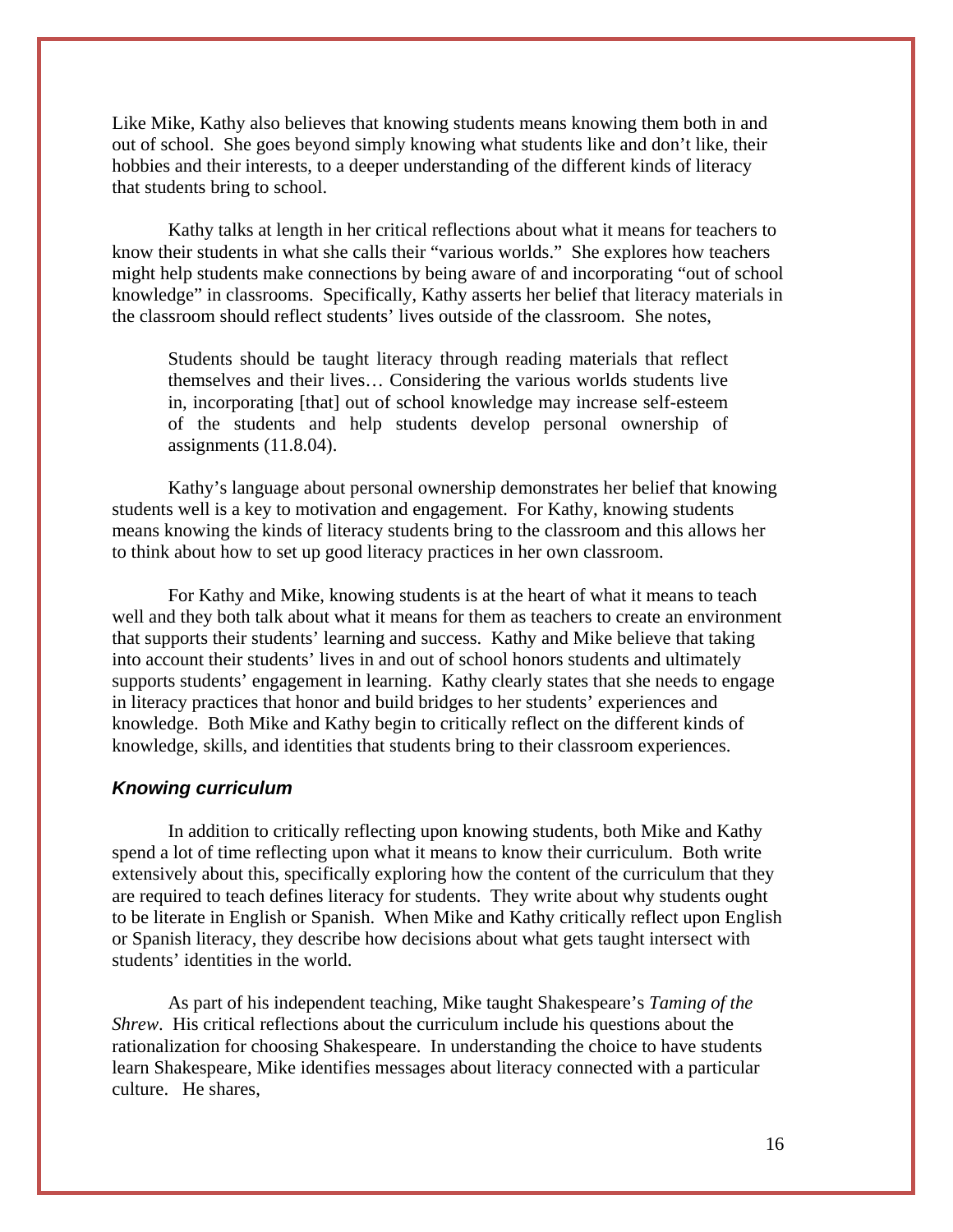Half of my independent teaching involves *The Taming of the Shrew*, and I've spent a few hours this week trying to justify this unit. There is, however, a problem: I can't come up with anything solid. I can think of dozens of rationalizations *–* Shakespeare's plays explore universal themes, reading his works is an opportunity for students to practice their recognition and understanding of poetic tools, exposure to Shakespeare helps build cultural literacy (which raises questions about the culture in which we're teaching kids to be literate), the state requires an exposure to drama, reading Shakespeare is an ideal opportunity to practice reading comprehension strategies  $-1$  just can't think of a solid reason that explains why these ideas need to be taught through the Shakespearean lens. What is it about Shakespeare that makes it such a universal high school experience? What place does that experience have in an urban setting? What impact does Shakespeare's work have on 'urban students' or on  $21<sup>st</sup>$ century students in general? Do we teach his work because it has an impact, or do we teach it simply because we've always taught it? (01.20.05)

This kind of thinking goes beyond simply planning how to teach Shakespeare or when to teach Shakespeare. Mike critically examines why we teach Shakespeare for students' literacy and what value this content has for these students in his particular context. He wonders about the relevance of Shakespeare for his students in an urban setting and what counts as the English literacy students get in schools and need. Mike's critical reflection leads him to consider the possibility that teachers do things in schools simply because this is how things have been done for so long.

 Similarly, Kathy turns her attention to what content gets covered and counted as Spanish literacy in her curriculum. She notices,

I would have liked the students to learn more about what Frieda Kahlo and Diego Rivera were really famous for and why their work is so significant, especially Diego Rivera's idea that making art accessible to the working poor was extremely important. However, this was not a part of the mandated curriculum. So what might I do about what gets taught? Who gets to decide what is in our curriculum? I don't know the answer to this question. (9.26.04).

Here, Kathy observes that the students were not offered the chance to understand issues of equity as they relate to the work of particular Mexican artists. She wrestles with what counts as knowledge as her students become literate in her Spanish class.

Kathy also highlights issues of students' access to quality literacy curricula when she examines the different curricula offered to the multiple classes she teaches. For her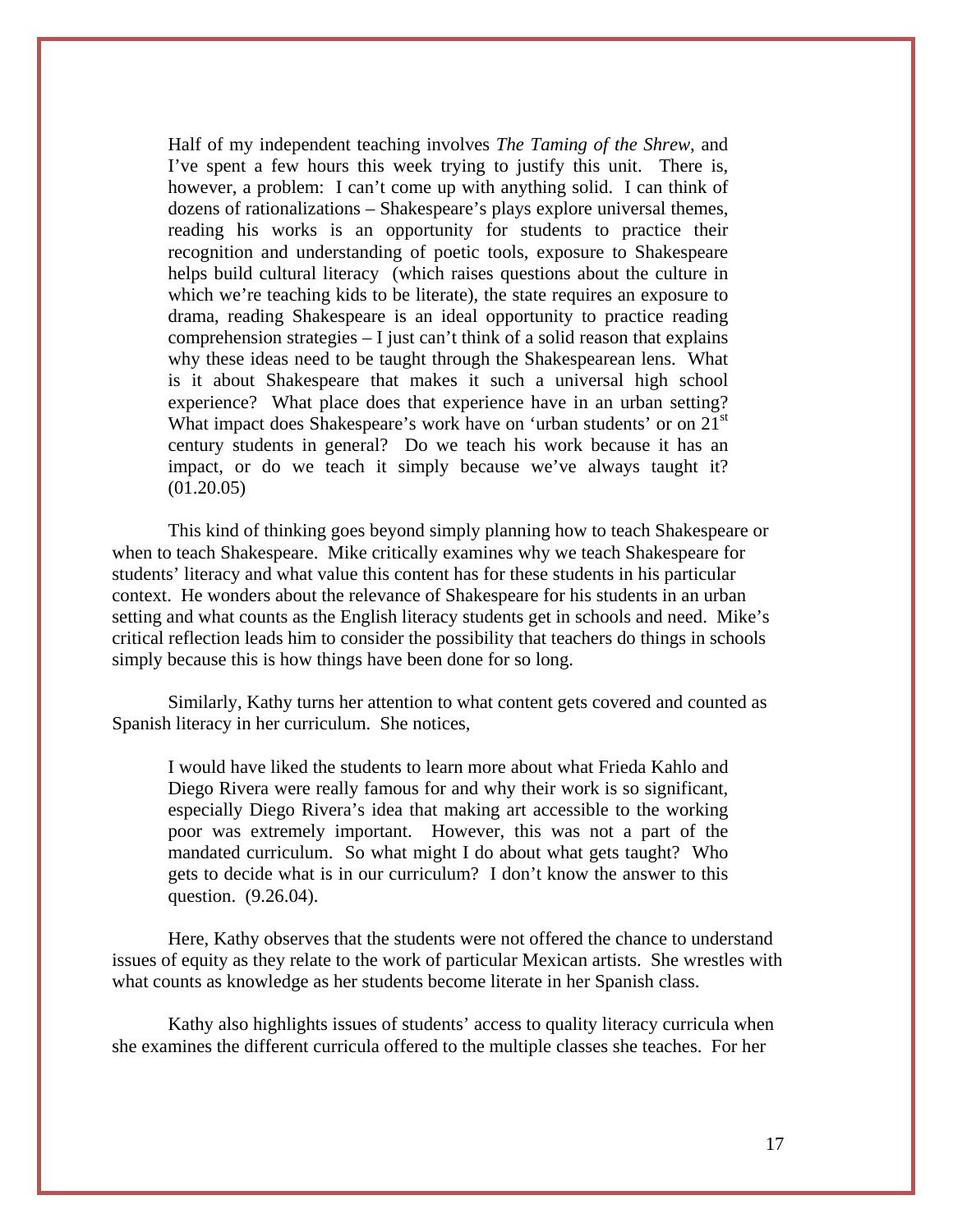independent teaching, Kathy taught classes designated for advanced students<sup>[3](#page-9-0)</sup> and classes designated for all other students. She asks why groups of students work under different sets of expectations regarding their Spanish literacy. From her perspective, all students are capable of doing what she names as "the more challenging literacy work." She writes,

I've already seen what 'sorting' does (i.e. lessons of advanced students vs. 'regular' Spanish I students). The expectations for 'regular' Spanish students don't seem to be as high as for advanced students in everything from attendance to being able to handle tougher lesson or more complex planning on the part of teachers. This does not seem right. Aren't all students capable of advanced work? And when do we give up on this notion, since we track students from the start of high school? (8.15.04).

Kathy often wonders who makes curricular decisions about what material students are offered. She ties this to students' differential access to high-quality literacy curriculum and argues that all students merit advanced literacy content.

 Both Kathy and Mike critically reflect on how school curricula identify what literacy students should be exposed to. They raise important questions about definitions of literacy. Kathy also suggests that all students deserve access to high-quality curricula that builds their literacy knowledge.

# *Knowing purpose of education*

 $\overline{a}$ 

Finally, Mike and Kathy both critically reflect upon their understandings of the purposes of education. Mike wonders whether high school is necessary for all students and articulates his belief that school should enable students to see choices in their lives. Kathy names her belief that school should both honor students' home languages and knowledge and use these to build bridges to the knowledge that students need to succeed. These beliefs mesh with Mike and Kathy's critical reflections on who gets to define what it means to be successful and who gets to define the purposes of education.

As part of Mike's wondering about the purpose of education, he wrestles with whether school is really intended for all students, noting both the power of a high school education and societal norms for completion of high school. He explains,

I wonder about making some kids come to school. My mentor talks all the time about students for whom school isn't right, students who need to be out in the world, working, traveling, doing anything but wasting their time sitting in a classes they hate. I think she's right – a traditional high school isn't the right thing for plenty of people – but there's also a nasty stigma associated with dropping out. And what about the consequences of not

<span id="page-9-0"></span><sup>&</sup>lt;sup>3</sup> The high school where Kathy did her apprenticeship places some  $11<sup>th</sup>$  and  $12<sup>th</sup>$  grade students into an International Baccalaureate program and also separates freshmen and sophomores who are headed into this program into separate classes at the start of high school.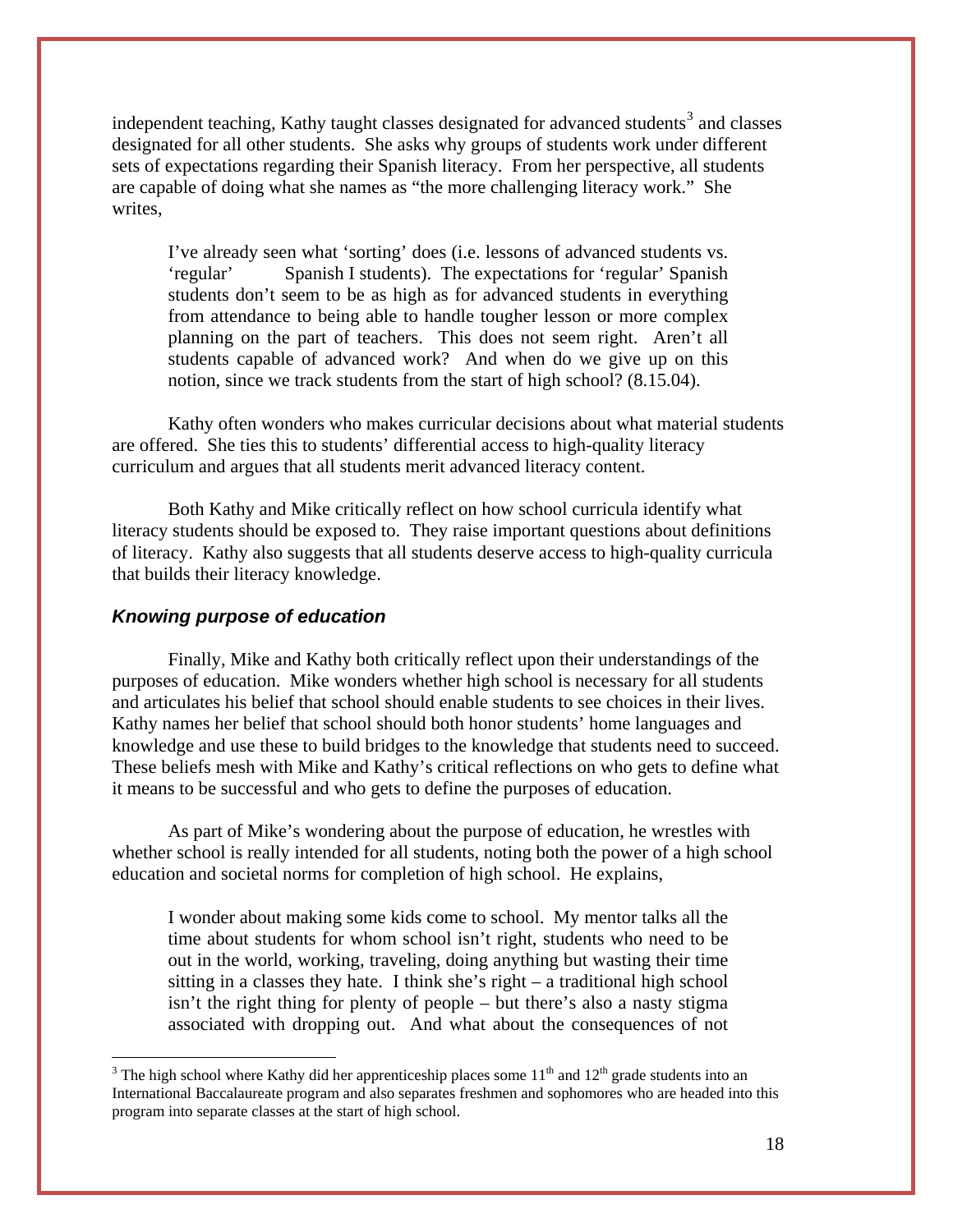having a high school education? So what's the right answer? Maybe I put too much emphasis on a high school education and not on what's right for different people. Why are these four years such a big deal? Why do they define us and influence us is so many ways? They're such a small piece of our lives and yet they set the stage for so much (2.2.05).

Mike grapples with the tension between school as a process that does not benefit some students and the power of school to influence the direction of students' lives. His questions go beyond why a student is not succeeding in a classroom to why a student is not succeeding in a system. At the same time, Mike's questions about the purposes of education suggest questions about whether a high school experience is necessary for all students and about what his role as a teacher is.

In another critical reflection about the purposes of education, Mike begins to name his own beliefs. He notes,

More and more, I think this education thing is about helping students recognize that they have options, helping them believe in themselves and their thinking so they see that their lives are truly theirs to control. The less education we have, the less likely we'll be to really control what it is we do with our lives. When it's all said and done, when no one remembers a single thing about identifying epic similes or extended metaphors or how to sketch a plot summary (which are valuable skills), I want my students to feel as if they have options, that they have control over what happens in their lives, that they don't need to work a demoralizing or soul-deadening job because that's all they think they're capable of doing (1.27.05).

Through the process of critical reflection, Mike articulates one of his core beliefs about education: empowering students to have control over their lives. His reflection also shows that he believes his responsibilities as a teacher include guiding students to believe in themselves and wanting students to know about possibilities for their lives.

 Kathy's understandings of the purpose of education reflect her own experiences and beliefs about culture and identity. For Kathy, the purposes of schooling are twofold. She explains,

Delpit writes what I've come to believe what education should be – that student work in their home language should be validated and honored, and that they should also be taught and expected to produce work in the dominant discourse as well. We need to support students to develop multiple literacies – one of their home community and one that is about power in the real world (9.26.04).

Kathy uses "dominant discourse" to refer to the ways of communicating that are valued by the larger society. In her critical reflections, Kathy often describes the differences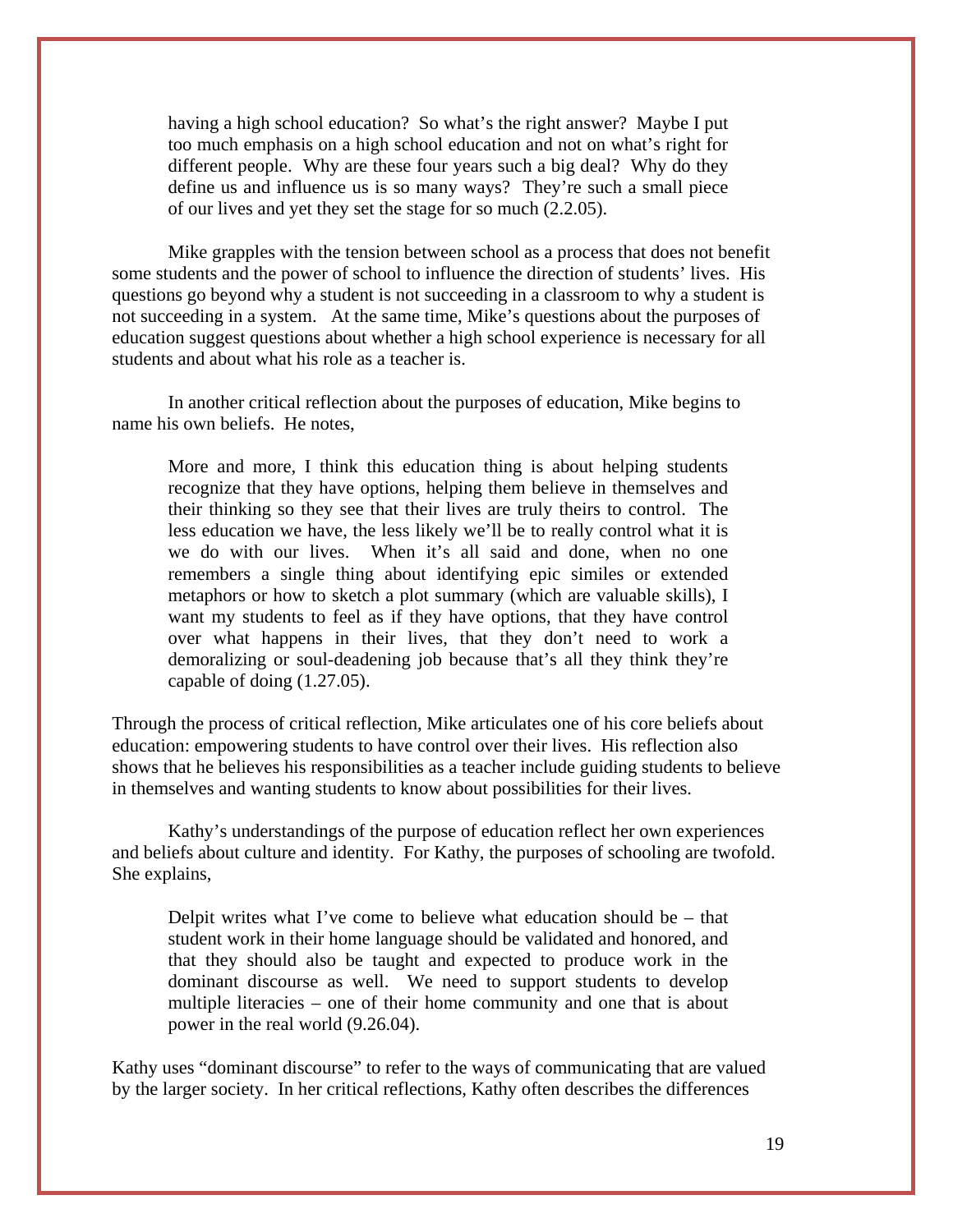between home culture and dominant culture. When she uses the word dominant, Kathy acknowledges differences in power or status among various ways of communicating. She ascertains that a teacher's job is to support students to know their home language and to know the language of power in the world.

## *Conclusions about Mike and Kathy*

What distinguishes Mike and Kathy's critical reflections from reflective practice is their consideration of how larger systems and power affect students' engagement in school, their roles as teachers, and the larger purposes of education. This kind of teacher thinking grants students the power to reflect on how they see the world and how they are seen in the world. Teachers benefit from the same learning that they want their students to experience. In other words, we maintain that a culture of thinking for teachers ultimately supports teachers to create a culture of thinking for their students. This culture of thinking involves students and teachers in what Johnston describes as a process of noticing and naming. Johnston explains, "Ultimately, children must notice how naming is done, who is named in which ways, and who gets to do the naming" (2004, p. 19). Moreover, Johnston articulates the connection to the role of the teacher: "Through our [teachers'] noticing and naming language, children learn the significant features of the world, themselves, and others. These understandings influence how they treat each other and their environment" (2004, p. 20). We believe that this kind of teacher noticing and naming is central to fostering thinking and to creating more equitable schooling for all students.

#### **Conclusion: Critical reflection as a foundation for trust**

It is our belief that educators in any alternative teacher preparation program must conceptualize and identify the kinds of thinking they wish to foster in their teachers. In our program, we have conceptualized a culture of thinking for teachers through the process of critical reflection. In this article, we have shown examples of this kind of thinking from two of our teachers during their residency year.

To conclude our work, we add, as Brookfield does, that the power of critical reflection lies not only in asking teachers as professionals to "openly question [their] own ideas and assumptions—even as [they] explain why [they] believe in them so passionately" but also in that when teachers engage in this kind of thinking, "[they] create an emotional climate in which accepting change and risking failure are valued" (1995, p. 25). According to Brookfield, this kind of emotional climate increases democratic trust between teachers and students. He elaborates on what this trust entails.

Teachers who have learned the reflective habit know something about the effects they are having on students. They are alert to the presence of power in their classrooms and to its potential for misuse. Knowing that their actions can silence or activate students' voices, they listen seriously and attentively to what students say. (p. 26)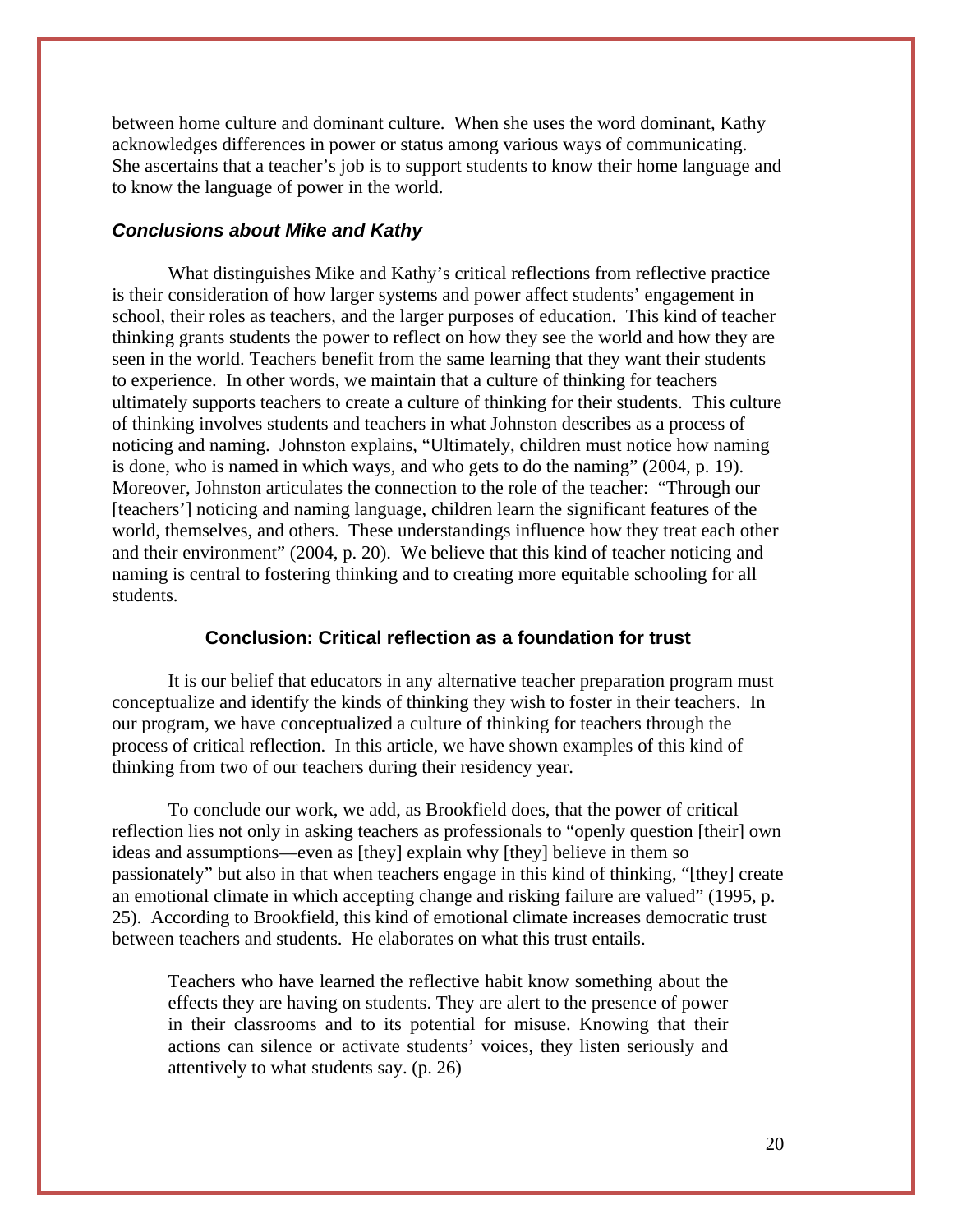This kind of attentiveness is a foundation for teachers to build relationships with their students on, understand students' experiences and perceptions, and work for their students' academic and social achievements. This attentiveness creates a pathway for the emergence of a culture of thinking in teacher education and, ultimately, in K-12 schools.

#### **References**

- Adler, S. (1991). The reflective practitioner and the curriculum of teacher education. *Journal of Education for Teaching, 17*(2), 139-150.
- Anyon, J. (1983). Social class and the hidden curriculum of work. In H.Giroux. & D. Purpel (Eds). *The hidden curriculum and moral education* (pp. 143-167). Berkeley, CA: McCutchan Publishing Corporation.
- Brookfield, S .D. (1995). *Becoming a critically reflective teacher*. San Francisco: Jossey-Bass.

Dowie, J., & Elstein, A. (1988). *Professional judgment: A reader in clinical decision making.* Cambridge: Cambridge University Press.

- Fidel, G., & Cantoni, L. (2004). *Think like a lawyer: The art of argument for law students.* Bloomington, IN: Xlibris Corporation.
- Freire, P. (1970). *Pedagogy of the oppressed*. New York: Continuum.
- Groopman, J. (2007). *How doctors think*. New York: Houghton Mifflin Company.

Howard, T. (2003). Culturally relevant pedagogy: Ingredients for critical teacher reflection. *Theory into Practice, 42*(3), 195-202.

- Johnston, P. H. (2004). *Choice words: How our language affects children's learning*. Portland, ME: Stenhouse Publishers.
- Loughran, J. J. (1996). *Developing reflective practice: Learning about teaching and learning through modeling.* Bristol, PA: Falmer Press.

[McEntee, G. H.](http://0-md1.csa.com.bianca.penlib.du.edu/ids70/p_search_form.php?field=au&query=mcentee+grace+hall&log=literal&SID=4f249e30056c2cc457fc0ee953df20b6), [Appleby, J.](http://0-md1.csa.com.bianca.penlib.du.edu/ids70/p_search_form.php?field=au&query=appleby+jon&log=literal&SID=4f249e30056c2cc457fc0ee953df20b6), [Dowd, J.,](http://0-md1.csa.com.bianca.penlib.du.edu/ids70/p_search_form.php?field=au&query=dowd+joanne&log=literal&SID=4f249e30056c2cc457fc0ee953df20b6) [Grant, J.,](http://0-md1.csa.com.bianca.penlib.du.edu/ids70/p_search_form.php?field=au&query=grant+jan&log=literal&SID=4f249e30056c2cc457fc0ee953df20b6) [Hole, S.,](http://0-md1.csa.com.bianca.penlib.du.edu/ids70/p_search_form.php?field=au&query=hole+simon&log=literal&SID=4f249e30056c2cc457fc0ee953df20b6) & Silva, P. (2003). *At the heart of teaching: A guide to reflective practice*. New York: Teachers College Press.

- Mertz, E. (2007). *The language of law school: Learning to "think like a lawyer."* New York: Oxford University Press.
- Montgomery, K. (2006). *How doctors think: Clinical judgment and the practice of medicine*. New York: Oxford University Press.
- Schauer, F. (2009). *Thinking like a lawyer: A new introduction to legal reasoning.* Cambridge, MA: Harvard University Press.
- Schon, D. A. (1983). *The reflective practitioner*. San Francisco: Jossey-Bass.

Sparks-Langer, G. M., & Colton, A. B. (1991). Synthesis of research on teachers' reflective thinking. *Educational Leadership 48*(6), 37-44.

- Wellington, B. (1991). The promise of reflective practice. *Educational Leadership 48*(6), 4-5
- Wink, J. (1997). *Critical pedagogy: Notes from the real world*. New York: AB Longman.
- Zeichner, K. M., & Liston, D. P. (1987). Teaching student teachers to reflect. *Harvard Educational Review 57*(1), 23-48.